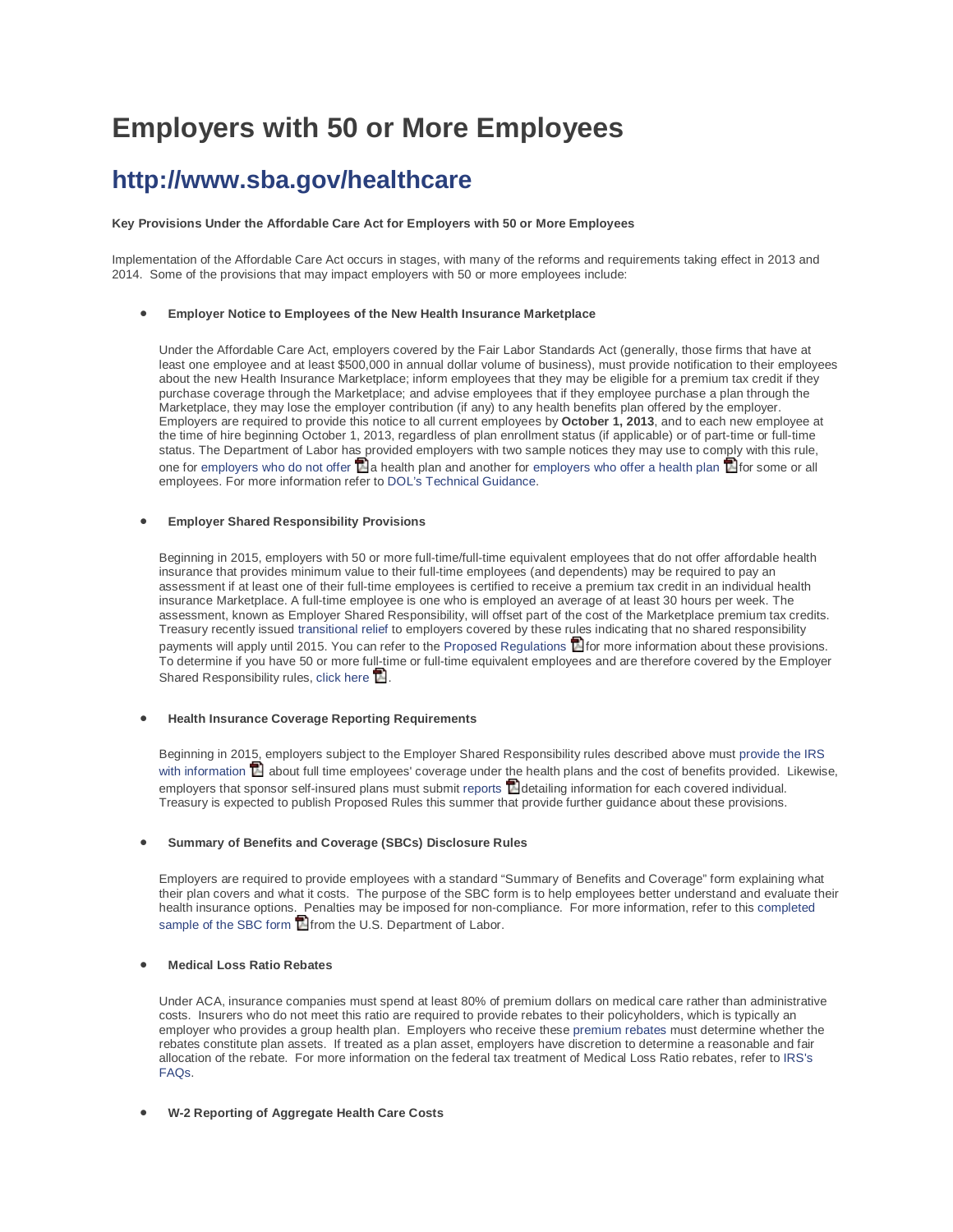Beginning January 2013 (applicable to 2012 reporting), most employers must report the aggregate annual cost of employerprovided coverage for each employee on the Form W-2. The new W-2 reporting requirement is informational only and it does not require taxation on any health plan coverage. Reporting is required for most employer-sponsored health coverage, including group medical coverage. **Small Employer Exception:** For 2012 reporting and beyond until further guidance is issued, the W-2 reporting requirement does not apply to employers required to file fewer than 250 Form W-2s in the prior calendar year. To learn more about the requirements, as well as exclusions, visit this [page](http://www.irs.gov/uac/Form-W-2-Reporting-of-Employer-Sponsored-Health-Coverage) at IRS.gov.

#### • **Limits on Flexible Spending Account Contributions**

For plan years beginning on or after January 2013, the maximum amount an employee may elect to contribute to health care flexible spending arrangements (FSAs) for any year will be capped at \$2500, subject to cost-of-living adjustments. Note that the limit only applies to elective employee contributions and does not extend to employer contributions. To learn more about FSA Contributions, as well as what is excluded from the cap, refer to this [document](http://www.irs.gov/pub/irs-drop/n-12-40.pdf)  $\Box$  [p](http://www.adobe.com/products/acrobat/readstep2.html)rovided by the IRS.

#### • **Additional Medicare Withholding on Wages**

Beginning January 1, 2013, the ACA increases the employee portion of the Medicare Part A Hospital Insurance (HI) withholdings by .9% (from 1.45% to 2.35%) on employees with incomes of over \$200,000 for single filers and \$250,000 for married joint filers. It is the employer's obligation to withhold this additional tax, which applies only to wages in excess of these thresholds. The employer portion of the tax will remain unchanged at 1.45%.

#### • **New Medicare Assessment on Net Investment Income**

Beginning January 1, 2013, a 3.8% tax will be assessed o[n net investment income](http://www.irs.gov/uac/Newsroom/Net-Investment-Income-Tax-FAQs) such as taxable capital gains, dividends, rents, royalties, and interest for taxpayers with Modified Adjusted Gross Income (MAGI) over \$200,000 for single filers and \$250,000 for married joint filers. Common types of income that are not investment income are wages, unemployment compensation, operating income from a non-passive business, social security benefits, alimony, tax-exempt interest, and self-employment income.

#### • **90-Day Maximum Waiting Period**

Beginning January 1, 2014, individuals who are eligible for employer-provided health coverage will not have to wait more than 90 days to begin coverage. The IRS has provided [temporary guidance](http://www.irs.gov/pub/irs-drop/n-12-59.pdf)  $\Box$  $\Box$  $\Box$  on how employers should apply the 90-day rule and is expected to provide more information in the near future clarifying these rules.

#### • **Transitional Reinsurance Program Fees**

The [Transitional Reinsurance Program](http://www.irs.gov/uac/Newsroom/ACA-Section-1341-Transitional-Reinsurance-Program-FAQs) is a three-year program, beginning in 2014 and continuing until 2016, that reimburses insurers in the individual insurance Marketplaces for high claims costs. The program is funded through fees to be paid by employers (for self-insured plans) and insurers (for insured plans). The U.S. Department of Health and Human Services estimates that the fees for 2014 will be \$5.25 a month (or \$63 for the year) for each individual covered under a health care plan, with the required fee for the following two years to be somewhat lower. The fee applies to all employersponsored plans providing major medical coverage, including retiree programs. The U.S. Department of Labor has advised that for self-insured plans, these fees can be paid from plan assets. The IRS has stated that the fees are tax deductible for employers. The U.S. Department of Health and Human Services is expected to provide more information in the near future clarifying the details of this program.

#### • **Workplace Wellness Programs**

The Affordable Care Act creates new incentives to promote employer wellness programs and encourage employers to take more opportunities to support healthier workplaces. Health-contingent wellness programs generally require individuals to meet a specific standard related to their health to obtain a reward, such as programs that provide a reward to employees who don't use, or decrease their use of, tobacco, and programs that reward employees who achieve a specified level or lower cholesterol. Under final rules that take effect on January 1, 2014, the maximum reward to employers using a healthcontingent wellness program will increase from 20 percent to 30 percent of the cost of health coverage. Additionally, the maximum reward for programs designed to prevent or reduce tobacco use will be as much as 50 percent. The final rules also allow for flexibility in the types of wellness programs employers can offer. For more information and to view the final rules, visit [www.dol.gov/ebsa.](http://www.dol.gov/ebsa)

## **Employers with Up to 50 Employees**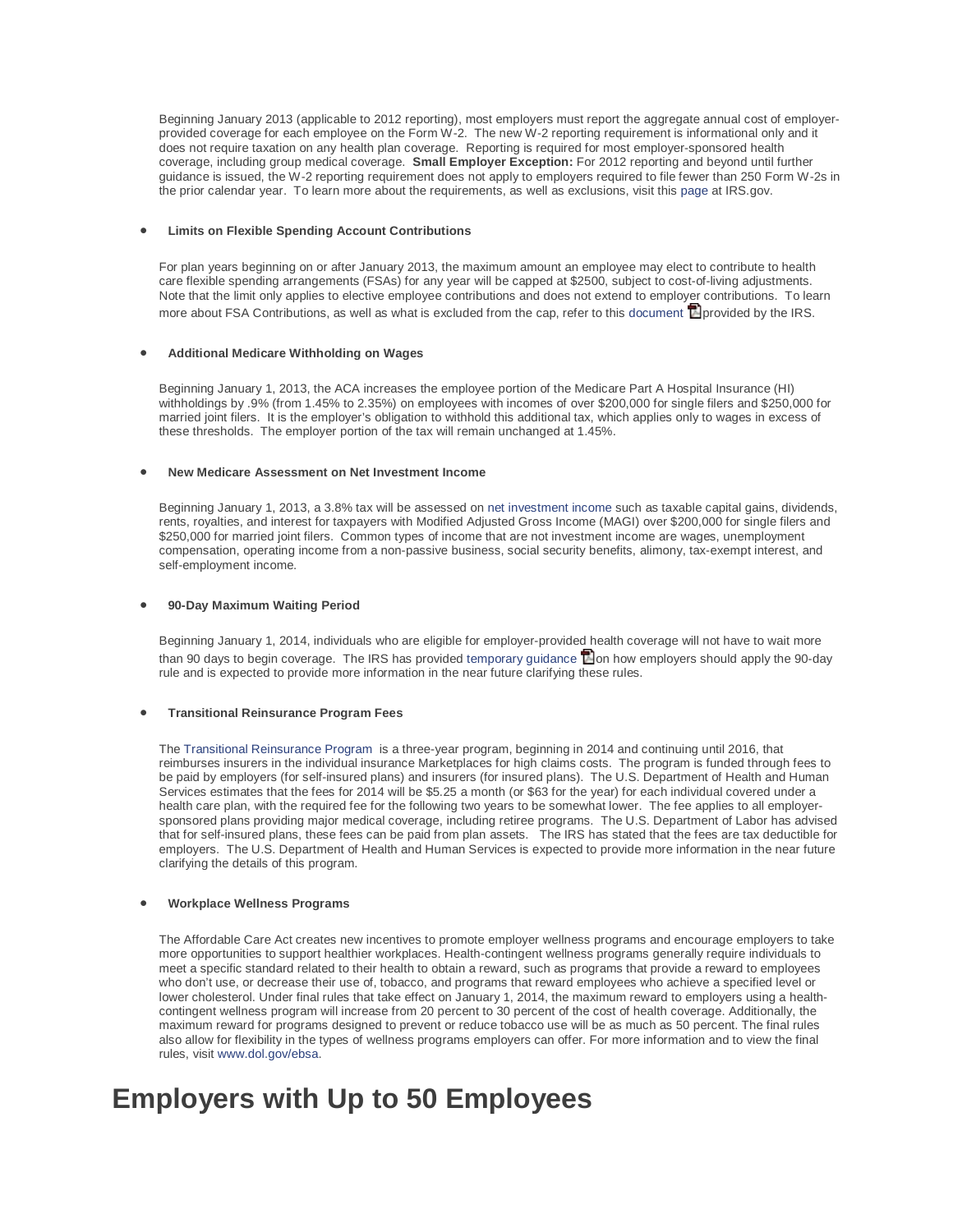### **<http://www.sba.gov/healthcare>**

#### **Key Provisions Under the Affordable Care Act for Employers with Up to 50 Employees**

Implementation of the Affordable Care Act occurs in stages, with many of the reforms and requirements taking effect in 2013 and 2014. Some of the provisions that may impact employers with up to 50 employees include:

#### • **Small Business Health Options Program (SHOP)**

Starting in 2014, small employers with generally up to 50 employees will have access to the new health care insurance marketplaces through th[e Small Business Health Options Program \(SHOP\).](https://www.healthcare.gov/marketplace/shop) Currently, small businesses may pay on average 18% more than big businesses for health insurance because of administrative costs. SHOP will offer small employers increased purchasing power to obtain a better choice of high-quality coverage at a lower cost. Costs are lowered because small employers can pool their risk. To enroll, eligible employers must have an office within the service area of the SHOP and offer SHOP coverage to all full-time employees. In 2016, employers with up to 100 employees will be able to participate in SHOP. HHS recently launched a new Call Center specifically to serve small businesses with 50 or fewer employees interested in the SHOP Marketplace. **For more information, call 1-800-706-7893 (TTY users: 1-800- 706-7915) from Monday through Friday, 9 a.m. to 5 p.m. EST**.

#### • **Employer Notice to Employees of the New Health Insurance Marketplace**

Under the Affordable Care Act, employers covered by the Fair Labor Standards Act (generally, those firms that have at least one employee and at least \$500,000 in annual dollar volume of business), must provide notification to their employees about the new Health Insurance Marketplace; inform employees that they may be eligible for a premium tax credit if they purchase coverage through the Marketplace; and advise employees that if they employee purchase a plan through the Marketplace, they may lose the employer contribution (if any) to any health benefits plan offered by the employer. Employers are required to provide this notice to all current employees by **October 1, 2013**, and to each new employee at the time of hire beginning October 1, 2013, regardless of plan enrollment status (if applicable) or of part-time or full-time status. The Department of Labor h[as p](http://www.adobe.com/products/acrobat/readstep2.html)rovided employers with two sample notices they may use to co[mply](http://www.adobe.com/products/acrobat/readstep2.html) with this rule, one for [employers who do not offer](http://www.dol.gov/ebsa/pdf/FLSAwithoutplans.pdf)  $\Box$  [a](http://www.adobe.com/products/acrobat/readstep2.html) health plan and another fo[r employers who offer a health plan](http://www.dol.gov/ebsa/pdf/FLSAwithplans.pdf)  $\Box$  [f](http://www.adobe.com/products/acrobat/readstep2.html)or some or all employees. For more information refer to [DOL's Technical Guidance.](http://www.dol.gov/ebsa/newsroom/tr13-02.html)

#### • **Summary of Benefits and Coverage (SBCs) Disclosure Rules**

Employers are required to provide employees with a standard "Summary of Benefits and Coverage" form explaining what their plan covers and what it costs. The purpose of the SBC form is to help employees better understand and evaluate their health insurance options. Penalties may be imposed for non-compliance. For more information, refer to this [completed](http://www.dol.gov/ebsa/pdf/CorrectedSampleCompletedSBC.pdf)  [sample of the SBC form](http://www.dol.gov/ebsa/pdf/CorrectedSampleCompletedSBC.pdf)  $H$  [fr](http://www.adobe.com/products/acrobat/readstep2.html)om the U.S. Department of Labor.

#### • **Medical Loss Ratio Rebates**

Under ACA, insurance companies must spend at least 80% of premium dollars on medical care rather than administrative costs. Insurers who do not meet this ratio are required to provide rebates to their policyholders, which is typically an employer who provides a group health plan. Employers who receive thes[e premium rebates](http://www.dol.gov/ebsa/newsroom/tr11-04.html#.UPBjaeRlH_8) must determine whether the rebates constitute plan assets. If treated as a plan asset, employers have discretion to determine a reasonable and fair allocation of the rebate. For more information on the federal tax treatment of Medical Loss Ratio rebates, refer to [IRS's](http://www.irs.gov/uac/Medical-Loss-Ratio-(MLR)-FAQs)  [FAQs.](http://www.irs.gov/uac/Medical-Loss-Ratio-(MLR)-FAQs)

#### • **Limits on Flexible Spending Account Contributions**

For plan years beginning on or after January 2013, the maximum amount an employee may elect to contribute to health care flexible spending arrangements (FSAs) for any year will be capped at \$2500, subject to cost-of-living adjustments. Note that the limit only applies to elective employee contributions and does not extend to employer contributions. To learn more about FSA Contributions, as well as what is excluded from the cap, refer to this [document](http://www.irs.gov/pub/irs-drop/n-12-40.pdf)  $\Box$  [p](http://www.adobe.com/products/acrobat/readstep2.html)rovided by the IRS.

#### • **Additional Medicare Withholding on Wages**

Beginning January 1, 2013, ACA increases the employee portion of the Medicare Part A Hospital Insurance (HI) withholdings by .9% (from 1.45% to 2.35%) on employees with incomes of over \$200,000 for single filers and \$250,000 for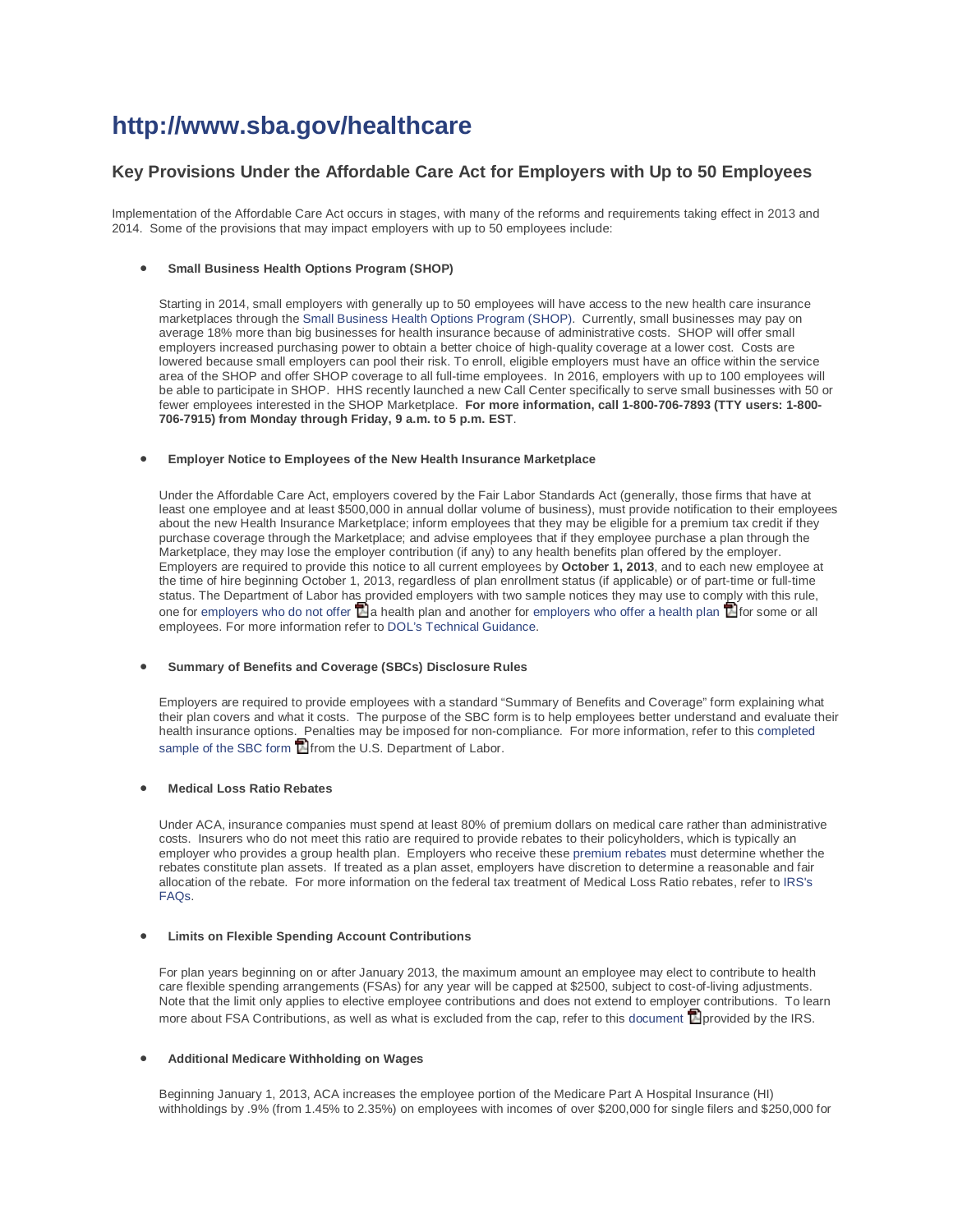married joint filers. It is the employer's obligation to withhold this additional tax, which applies only to wages in excess of these thresholds. The employer portion of the tax will remain unchanged at 1.45%.

#### • **New Medicare Assessment on Net Investment Income**

Beginning January 1, 2013, a 3.8% tax will be assessed o[n net investment income](http://www.irs.gov/uac/Newsroom/Net-Investment-Income-Tax-FAQs) such as taxable capital gains, dividends, rents, royalties, and interest for taxpayers with Modified Adjusted Gross Income (MAGI) over \$200,000 for single filers and \$250,000 for married joint filers. Common types of income that are not investment income are wages, unemployment compensation, operating income from a non-passive business, Social Security Benefits, alimony, tax-exempt interest, and self-employment income.

#### • **90-Day Maximum Waiting Period**

Beginning January 1, 2014, individuals who are eligible for employer-provide[d h](http://www.adobe.com/products/acrobat/readstep2.html)ealth coverage will not have to wait more than 90 days to begin coverage. The IRS has provided [temporary guidance](http://www.irs.gov/pub/irs-drop/n-12-59.pdf)  $\Box$  $\Box$  $\Box$  on how employers should apply the 90-day rule and is expected to provide more information in the near future clarifying these rules.

#### • **Transitional Reinsurance Program Fees**

The [Transitional Reinsurance Program](http://www.irs.gov/uac/Newsroom/ACA-Section-1341-Transitional-Reinsurance-Program-FAQs) is a three-year program, beginning in 2014 and continuing until 2016, that reimburses insurers in the individual insurance Marketplaces for high claims costs. The program is funded through fees to be paid by employers (for self-insured plans) and insurers (for insured plans). The U.S. Department of Health and Human Services estimates that the fees for 2014 will be \$5.25 a month (or \$63 for the year) for each individual covered under a health care plan, with the required fee for the following two years to be somewhat lower. The fee applies to all employersponsored plans providing major medical coverage, including retiree programs. The U.S. Department of Labor has advised that for self-insured plans, these fees can be paid from plan assets. The IRS has stated that the fees are tax deductible for employers. HHS is expected to provide more information in the near future clarifying the details of this program.

#### • **Workplace Wellness Programs**

The Affordable Care Act creates new incentives to promote employer wellness programs and encourage employers to take more opportunities to support healthier workplaces. Health-contingent wellness programs generally require individuals to meet a specific standard related to their health to obtain a reward, such as programs that provide a reward to employees who don't use, or decrease their use of, tobacco, and programs that reward employees who achieve a specified level or lower cholesterol. Under final rules that take effect on January 1, 2014, the maximum reward to employers using a healthcontingent wellness program will increase from 20 percent to 30 percent of the cost of health coverage. Additionally, the maximum reward for programs designed to prevent or reduce tobacco use will be as much as 50 percent. The final rules also allow for flexibility in the types of wellness programs employers can offer. For more information and to view the final rules, visit [www.dol.gov/ebsa.](http://www.dol.gov/ebsa)

#### • **Health Insurance Coverage Reporting Requirements**

Beginning with health coverage provided on or after January 1, 2014, employers that sponsor self-insured plans must submit [reports](http://www.irs.gov/pub/irs-drop/n-12-32.pdf)  $\Box$  [t](http://www.adobe.com/products/acrobat/readstep2.html)o the IRS detailing information for each covered individual. The first of these reports must be filed in 2015. The IRS is expected to provide more information in the near future clarifying these requirements.

#### **Find Insurance Options**

[Find and compare health plans](http://finder.healthcare.gov/) for your employees.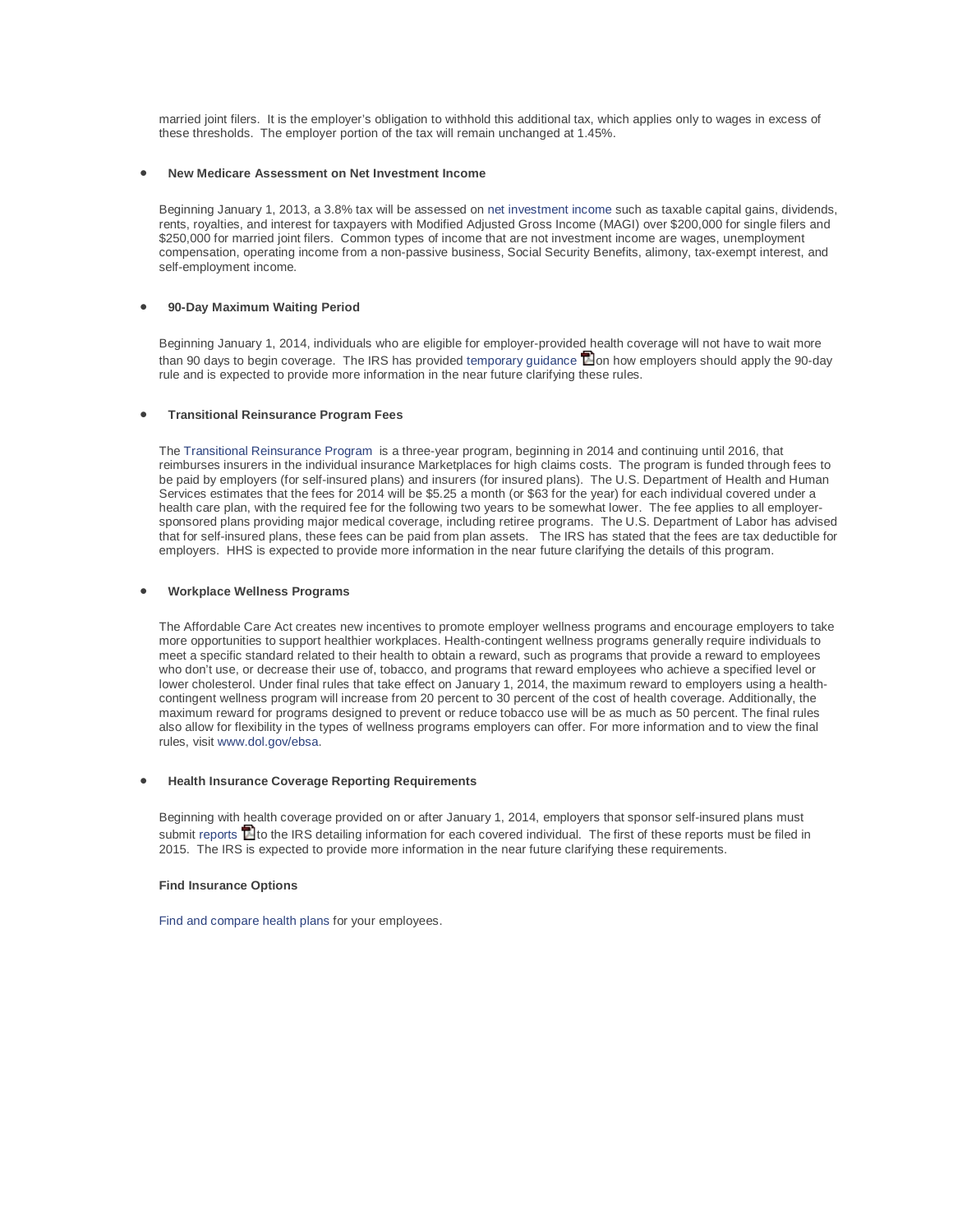# **Key Provisions Under the Affordable Care Act for Employers with Fewer Than 25 Employees**

<http://www.sba.gov/healthcare>

Implementation of the Affordable Care Act occurs in stages, with many of the reforms and requirements taking effect in 2013 and 2014. Some of the provisions that may impact employers with fewer than 25 employees include:

#### • **Small Business Health Care Tax Credits**

The small business Health Care Tax Credit helps small employers afford the cost of health care coverage for their employees and is specifically targeted for those employers with low- and moderate-income workers. The credit is designed to encourage small employers to offer health insurance coverage for the first time or maintain coverage they already have. Since 2010, businesses that have fewer than 25 full-time equivalent employees (FTEs), pay average annual wages below \$50,000, and that contribute 50% or more toward employees' self-only health insurance premiums may qualify for a [small](https://www.healthcare.gov/will-i-qualify-for-small-business-health-care-tax-credits)  [business tax credit](https://www.healthcare.gov/will-i-qualify-for-small-business-health-care-tax-credits) of up to 35% to help offset the costs of insurance. In 2014, this tax credit goes up to 50% and is available to qualified small employers that participate in th[e Small Business Health Options Program \(SHOP\).](https://www.healthcare.gov/marketplace/shop) Eligible small employers can claim the current credit through 2013, and the enhanced credit can be claimed for any two consecutive taxable years beginning in 2014 through the SHOP. To calculate your FTEs and average annual wages for the purposes of this credit, refer to this [Q&A](http://www.irs.gov/uac/Small-Business-Health-Care-Tax-Credit-Questions-and-Answers:-Determining-FTEs-and-Average-Annual-Wages) from IRS. You can also use thi[s Small Business Health Care Credit Estimator](http://www.taxpayeradvocate.irs.gov/calculator/SBHCTC.htm) to help you find out whether you're eligible for the credit and how much you might receive.

#### • **Small Business Health Options Program (SHOP)**

Starting in 2014, small employers with generally up to 50 employees will have access to the new health care insurance marketplaces through th[e Small Business Health Options Program \(SHOP\).](https://www.healthcare.gov/marketplace/shop) Currently, small businesses may pay on average 18% more than big businesses for health insurance because of administrative costs. SHOP will offer small employers increased purchasing power to obtain a better choice of high-quality coverage at a lower cost. Costs are lowered because small employers can pool their risk. To enroll, eligible employers must have an office within the service area of the SHOP and offer SHOP coverage to all full-time employees. In 2016, employers with up to 100 employees will be able to participate in SHOP. HHS recently launched a new Call Center specifically to serve small businesses with 50 or fewer employees interested in the SHOP Marketplace. **For more information, call 1-800-706-7893 (TTY users: 1-800- 706-7915) from Monday through Friday, 9 a.m. to 5 p.m. EST**.

#### • **Employer Notice to Employees of the New Health Insurance Marketplace**

Under the Affordable Care Act, employers covered by the Fair Labor Standards Act (generally, those firms that have at least one employee and at least \$500,000 in annual dollar volume of business), must provide notification to their employees about the new Health Insurance Marketplace; inform employees that they may be eligible for a premium tax credit if they purchase coverage through the Marketplace; and advise employees that if they employee purchase a plan through the Marketplace, they may lose the employer contribution (if any) to any health benefits plan offered by the employer. Employers are required to provide this notice to all current employees by **October 1, 2013**, and to each new employee at the time of hire beginning October 1, 2013, regardless of plan enrollment status (if applicable) or of part-time or full-time status. The Department of Labor h[as p](http://www.adobe.com/products/acrobat/readstep2.html)rovided employers with two sample notices they may use to co[mply](http://www.adobe.com/products/acrobat/readstep2.html) with this rule, one for [employers who do not offer](http://www.dol.gov/ebsa/pdf/FLSAwithoutplans.pdf)  $\Box$  [a](http://www.adobe.com/products/acrobat/readstep2.html) health plan and another fo[r employers who offer a health plan](http://www.dol.gov/ebsa/pdf/FLSAwithplans.pdf)  $\Box$  [f](http://www.adobe.com/products/acrobat/readstep2.html)or some or all employees. For more information refer to [DOL's Technical Guidance.](http://www.dol.gov/ebsa/newsroom/tr13-02.html)

#### • **Summary of Benefits and Coverage (SBCs) Disclosure Rules**

Employers are required to provide employees with a standard "Summary of Benefits and Coverage" form explaining what their plan covers and what it costs. The purpose of the SBC form is to help employees better understand and evaluate their health insurance options. Penalties may be imposed for non-compliance. For more information, refer to this [completed](http://www.dol.gov/ebsa/pdf/CorrectedSampleCompletedSBC.pdf)  [sample of the SBC form](http://www.dol.gov/ebsa/pdf/CorrectedSampleCompletedSBC.pdf) **Tel** [fr](http://www.adobe.com/products/acrobat/readstep2.html)om the U.S. Department of Labor.

#### • **Medical Loss Ratio Rebates**

Under the ACA, insurance companies must spend at least 80% of premium dollars on medical care rather than administrative costs. Insurers who do not meet this ratio are required to provide rebates to their policyholders, which is typically an employer who provides a group health plan. Employers who receive thes[e premium rebates](http://www.dol.gov/ebsa/newsroom/tr11-04.html#.UPBjaeRlH_8) must determine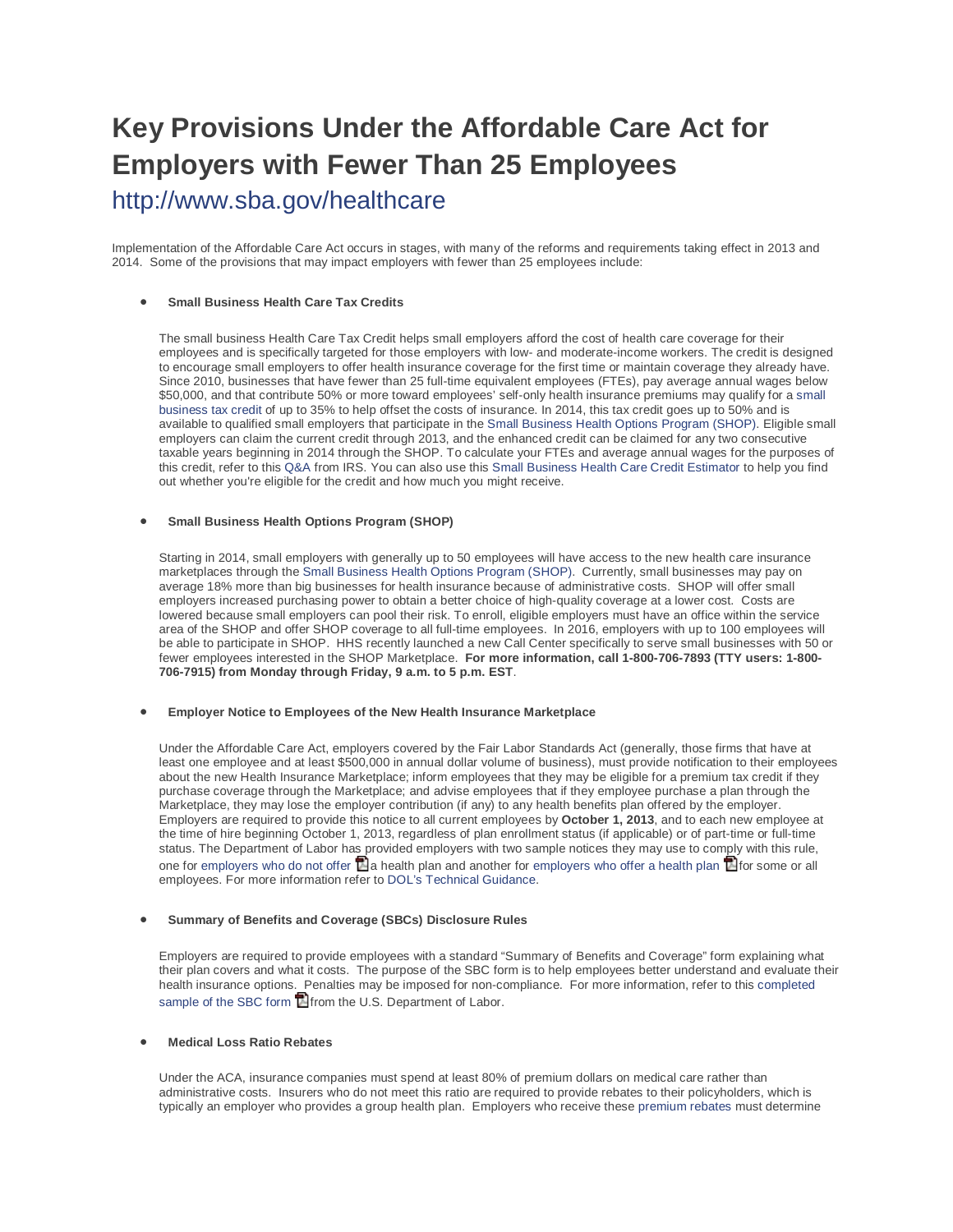whether the rebates constitute plan assets. If treated as a plan asset, employers have discretion to determine a reasonable and fair allocation of the rebate. For more information on the federal tax treatment of Medical Loss Ratio rebates, refer to [IRS's FAQs.](http://www.irs.gov/uac/Medical-Loss-Ratio-(MLR)-FAQs)

#### • **Limits on Flexible Spending Account Contributions**

For plan years beginning on or after January 2013, the maximum amount an employee may elect to contribute to health care flexible spending arrangements (FSAs) for any year will be capped at \$2500, subject to cost-of-living adjustments. Note that the limit only applies to elective employee contributions and does not extend to employer contributions. To learn more about FSA Contributions, as well as what is excluded from the cap, refer to this [document](http://www.irs.gov/pub/irs-drop/n-12-40.pdf)  $\Box$  [p](http://www.adobe.com/products/acrobat/readstep2.html)rovided by the IRS.

#### • **Additional Medicare Withholding on Wages**

Beginning January 1, 2013, ACA increases the employee portion of the Medicare Part A Hospital Insurance (HI) withholdings by .9% (from 1.45% to 2.35%) on employees with incomes of over \$200,000 for single filers and \$250,000 for married joint filers. It is the employer's obligation to withhold this additional tax, which applies only to wages in excess of these thresholds. The employer portion of the tax will remain unchanged at 1.45%.

#### • **New Medicare Assessment on Net Investment Income**

Beginning January 1, 2013, a 3.8% tax will be assessed o[n net investment income](http://www.irs.gov/uac/Newsroom/Net-Investment-Income-Tax-FAQs) such as taxable capital gains, dividends, rents, royalties, and interest for taxpayers with Modified Adjusted Gross Income (MAGI) over \$200,000 for single filers and \$250,000 for married joint filers. Common types of income that are not investment income are wages, unemployment compensation, operating income from a non-passive business, Social Security Benefits, alimony, tax-exempt interest, and self-employment income.

#### • **90-Day Maximum Waiting Period**

Beginning January 1, 2014, individuals who are eligible for employer-provided health coverage will not have to wait more than 90 days to begin coverage. The IRS has provided [temporary guidance](http://www.irs.gov/pub/irs-drop/n-12-59.pdf)  $\Box$  $\Box$  $\Box$  on how employers should apply the 90-day rule and is expected to provide more information in the near future clarifying these rules.

#### • **Transitional Reinsurance Program Fees**

The [Transitional Reinsurance Program](http://www.irs.gov/uac/Newsroom/ACA-Section-1341-Transitional-Reinsurance-Program-FAQs) is a three-year program, beginning in 2014 and continuing until 2016, that reimburses insurers in the individual insurance Marketplaces for high claims costs. The program is funded through fees to be paid by employers (for self-insured plans) and insurers (for insured plans). HHS estimates that the fees for 2014 will be \$5.25 a month (or \$63 for the year) for each individual covered under a health care plan, with the required fee for the following two years to be somewhat lower. The fee applies to all employer-sponsored plans providing major medical coverage, including retiree programs. The U.S. Department of Labor has advised that for self-insured plans, these fees can be paid from plan assets. The IRS has stated that the fees are tax deductible for employers. The U.S. Department of Health and Human Services is expected to provide more information in the near future clarifying the details of this program.

#### • **Workplace Wellness Programs**

The Affordable Care Act creates new incentives to promote employer wellness programs and encourage employers to take more opportunities to support healthier workplaces. Health-contingent wellness programs generally require individuals to meet a specific standard related to their health to obtain a reward, such as programs that provide a reward to employees who don't use, or decrease their use of, tobacco, and programs that reward employees who achieve a specified level or lower cholesterol. Under final rules that take effect on January 1, 2014, the maximum reward to employers using a healthcontingent wellness program will increase from 20 percent to 30 percent of the cost of health coverage. Additionally, the maximum reward for programs designed to prevent or reduce tobacco use will be as much as 50 percent. The final rules also allow for flexibility in the types of wellness programs employers can offer. For more information and to view the final rules, visit [www.dol.gov/ebsa.](http://www.dol.gov/ebsa)

#### • **Health Insurance Coverage Reporting Requirements**

Beginning with health coverage provided on or after January 1, 2014, employers that sponsor self-insured plans must submit [reports](http://www.irs.gov/pub/irs-drop/n-12-32.pdf)  $\Box$  [t](http://www.adobe.com/products/acrobat/readstep2.html)o the IRS detailing information for each covered individual. The first of these reports must be filed in 2015. The IRS is expected to provide more information in the near future clarifying these requirements.